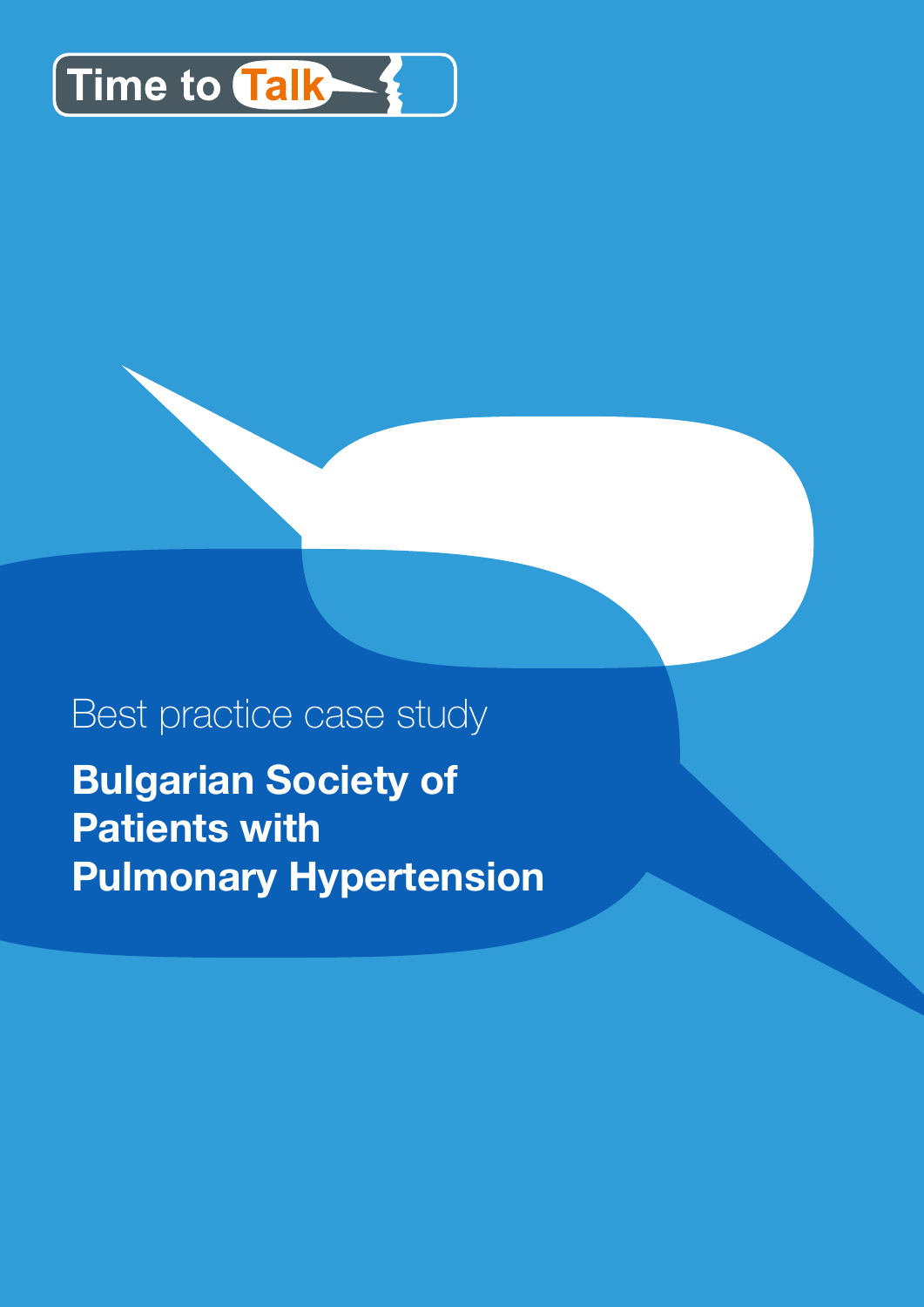# **Spotlight on Bulgaria**

Roundtable discussion and press conference raise awareness of the impact of PAH with key stakeholders, as well as the general public

Calls to action from the International Patient and Carer Survey (IPCS) highlighted the need for patient organizations to raise awareness of the emotional impact of pulmonary arterial hypertension (PAH) for patients and their carers and therefore the need for greater support. It was also recommended that PAH organizations provide information sessions and educational events where possible, to improve their members' knowledge and understanding of PAH. In this case study, Natalia Maeva, President of the Bulgarian Society of Patients with Pulmonary Hypertension (BSPPH), talks about the success of BSPPH's first roundtable event and press release which united and educated key stakeholders as well as raised awareness amongst the general public of the impact of PAH.

There are approximately 131 people in Bulgaria living with pulmonary hypertension, including just 30 people living with PAH. BSPPH recognizes the importance of discussing the emotional impact of PAH and agreed on three key approaches which enabled them to do this:

- **Bringing key stakeholders together, including policy** makers, healthcare professionals, journalists and pharmaceutical companies
- $\blacksquare$  Providing patients and carers a with platform to tell their story
- **C** Raising awareness of PAH among the general public

By inviting people from different backgrounds, the participants benefited from **diverse discussions** and were able to learn from others' experience and knowledge. Patients had the opportunity to discuss access to care with policy makers who in turn were able to learn from patients' stories and experiences.



*55 people from different backgrounds attended the roundtable meeting*

### **Bringing key stakeholders together**

In September 2013 BSPPH held its first roundtable event at the University Hospital for Active Treatment of Cardiovascular Diseases St. Ekaterina in Sofia, to educate key stakeholders on the impact of PAH and to discuss the IPCS findings. BSPPH saw this meeting as an exciting opportunity to bring together influential policy makers and successfully reached out to a variety of distinguished attendees, including: Dr Boiko Penkov, the Deputy Minister of Health; Dr Mariana Simeonova, Director of Executive Agency on Transplantation, Ministry of Health; and Dr Stanimir Hasardzhiev, the President of the National Patients' Organization. A total of 55 participants took part in this meeting from a range of backgrounds including journalists, healthcare professionals, pharmaceutical representatives as well as patients and carers.



*Attendees heard from different speakers, including patients*

The emotional impact of PAH was discussed in relation to the IPCS findings, which were presented to the group during the meeting. Patients and carers were encouraged to talk about their experiences of living with PAH to illustrate some of the difficulties they face in everyday life. For some healthcare professionals, this was the first time that they had been introduced to the emotional impact of PAH beyond the physical problems. Furthermore, having psychologists and social workers at this meeting, as well cardiologists and pulmonologists meant that different views around best practice in PAH management could be discussed and debated.

A range of materials were provided for the meeting participants, including an executive summary of the IPCS findings, the Patient and Carer Dialogue Tools and a press pack for journalists.

### **Providing patients and carers with a platform to tell their story**

Following the roundtable event, BSPPH held a press conference to inform and educate a wider audience about the emotional impact of PAH. This press conference was held in November 2013, at the Bulgarian News Agency and was entitled; 'Challenges for patients with PH in Bulgaria: problems and solutions'. There were four spokespeople: Dr Vasil Velchev, President of the Bulgarian Cardiology Society; Prof Daniela Petrova, a Pulmonologist from the Aleksandrovska University Hospital; Dr Mariana Simeonova, Director of the Executive Agency on Transplantation; and Natalia Maeva, representing BSPPH. The spokespeople discussed the impact of PAH and answered journalists' questions.

In preparation for this press conference, Patient and Carer Dialogue Tools were distributed to the four specialist centres in Bulgaria to be completed and returned to BSPPH, so that the results could be discussed at the event. In total 65 respondents filled in the Dialogue Tools, comprising 23 patients and 42 patients, who presented their views around the impact of PAH on their daily lives. Responses from the Dialogue Tools sparked discussion and provided real-life examples of the impact of living or caring for someone with PAH and the challenges that they face.





*The press conference helped to inform and educate the public about PAH*

#### **Raising awareness of PAH among the general public**

By inviting journalists to the roundtable event and conducting a press conference, BSPPH was able to generate a significant amount of media interest about the emotional impact of PAH, including: x4 TV broadcasts, x2 radio interviews and x15 online and print articles around the impact of PAH for patients and their carers. This media coverage was invaluable in helping to inform and educate the general public about PAH and how it affects the lives of those with the condition as well as their families and carers.

# **Looking ahead**

Due to the success of their first roundtable event, BSPPH hopes to organize a future national roundtable discussion to reach a wider audience, including family doctors in order to promote discussions around the importance of early detection and diagnosis of PAH.